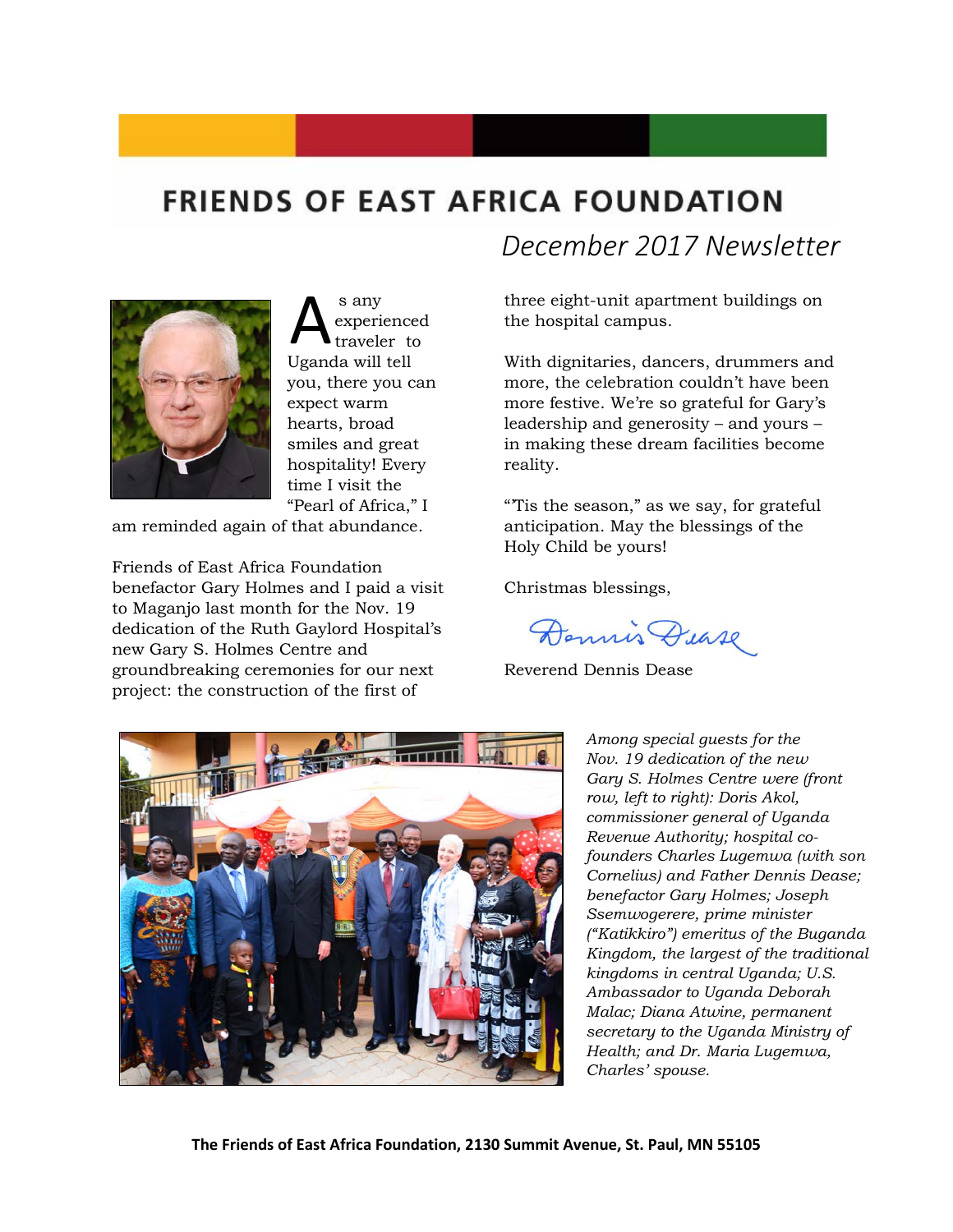**More sights and sounds of celebration:**

 **Gary S. Holmes Centre dedicated Nov. 19 at Ruth Gaylord Hospital**



Minneapolis businessman Gary Holmes (left) donned a Ugandan shirt for the Nov. 19 dedication of a new facility bearing his name. The Gary S. Holmes Centre at the Ruth Gaylord Hospital provides a residence for visiting medical professionals, a patient ward, administrative offices and an imaging center. The celebration also included groundbreaking for Gary Holmes Hall, the first of three eightunit apartment buildings on the hospital campus.



#### **Give today! Couple provide \$120,000 challenge grant**

**Texas couple Tom and Susan Bisanz have pledged to match \$120,000 in gifts to the Friends of East Africa Foundation to fund the second apartment building on the Ruth Gaylord Hospital campus.** 

**Tenants' rent will endow the replacement of expensive equipment, provide free hospital services for those unable to pay for care, and fund public health outreach activities (such as immunization clinics).**



More than 1,000 people attended the Holmes Centre dedication celebration, which included a Mass with the choir and band of St. Henry's College School, rousing speeches by hospital co-founders, church leaders and government officials, a buffet lunch for everyone and, according to Father Dennis Dease, "the mother of all shows" with lively performances by drummers and dancers. "Ugandans really know how to throw a party!" he said.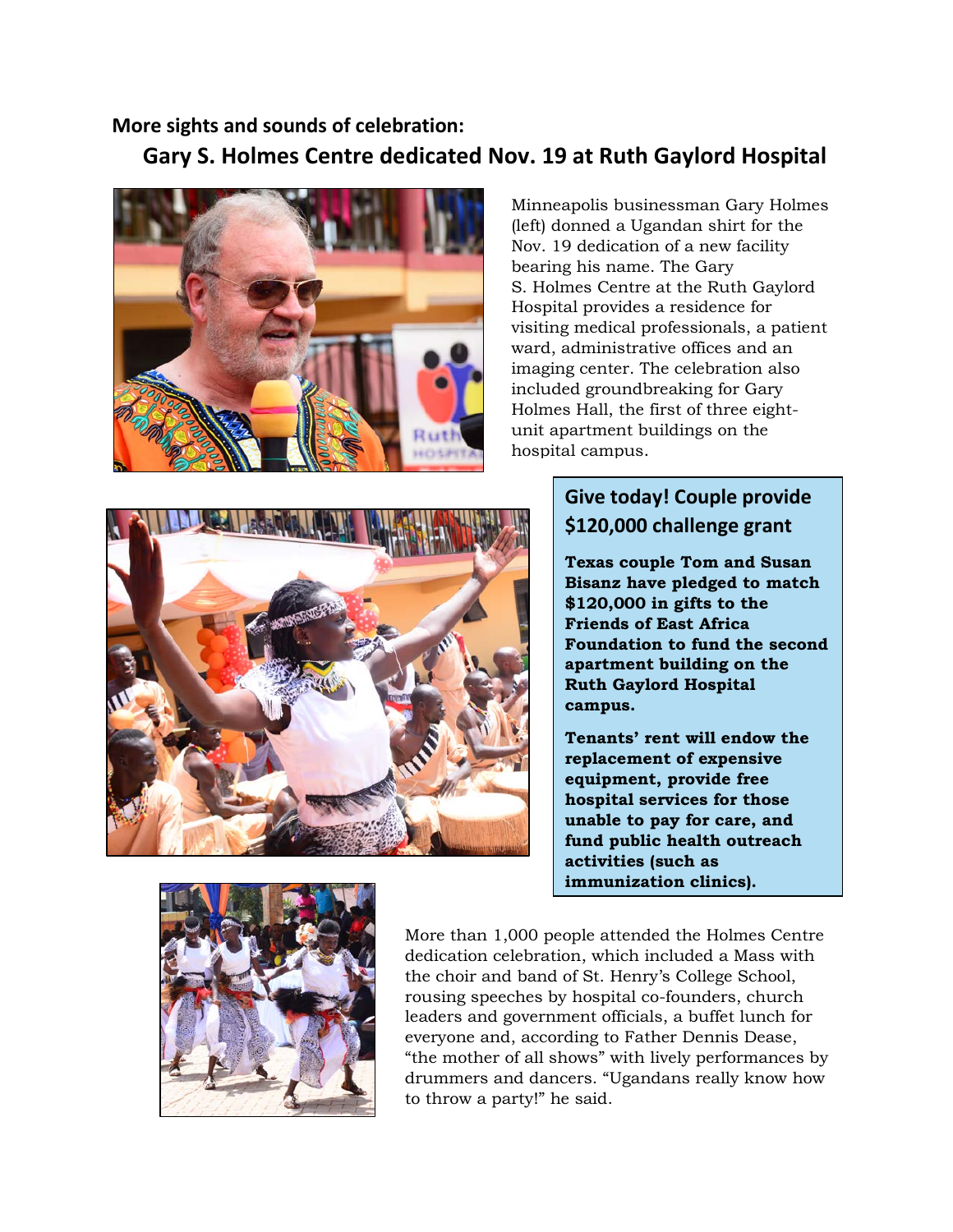# **U of M surgeons: Another mission accomplished**

A surgical team from the University of Minnesota Medical School made a second visit to the Ruth Gaylord Hospital Oct. 15-20.

Dr. Gregory Beilman, Dr. Monica Lupei and Dr. Kristin Pokorney-Colling evaluated nearly 60 patients on the first day of their visit and over the next few days performed needed surgical procedures – including two urgent surgeries – for 28.

Beilman, a nationally recognized critical care surgeon, is deputy chair and professor of surgery at the medical school, where he holds the Owen H. and Sarah Wangensteen Chair. Lupei is an assistant professor of anesthesia. Pokorney-Colling is a Surgical Intensive Care Unit fellow at the medical school. The team's visit was funded by grants



*Above: Visiting surgeon Dr. Gregory Beilman (right) and the hospital's nursing director Annet Namyalo (left) posed with a patient. Right: Anesthesiologist Dr. Monica Lupei (left) and Dr. Kris Pokorney-Colling (third from left) enjoyed meeting hospital food service staff members Angella Musubika (second from left) and Noeline Nambi.*



*Ruth Gaylord Hospital physician Dr. Godino Kalungi (left) works with visiting surgeon Dr. Kristin Pokorney-Colling.*

from the William Gamble Fund of the medical school's Department of Surgery, the Fairview Foundation and private donors.

The surgical team members were the first visiting staff to reside in the newly dedicated Gary S. Holmes Center, which also hosts a patient ward, diagnostic center and administrative offices at the hospital. Beilman called the accommodations "outstanding" and looks forward to another visit early next year.